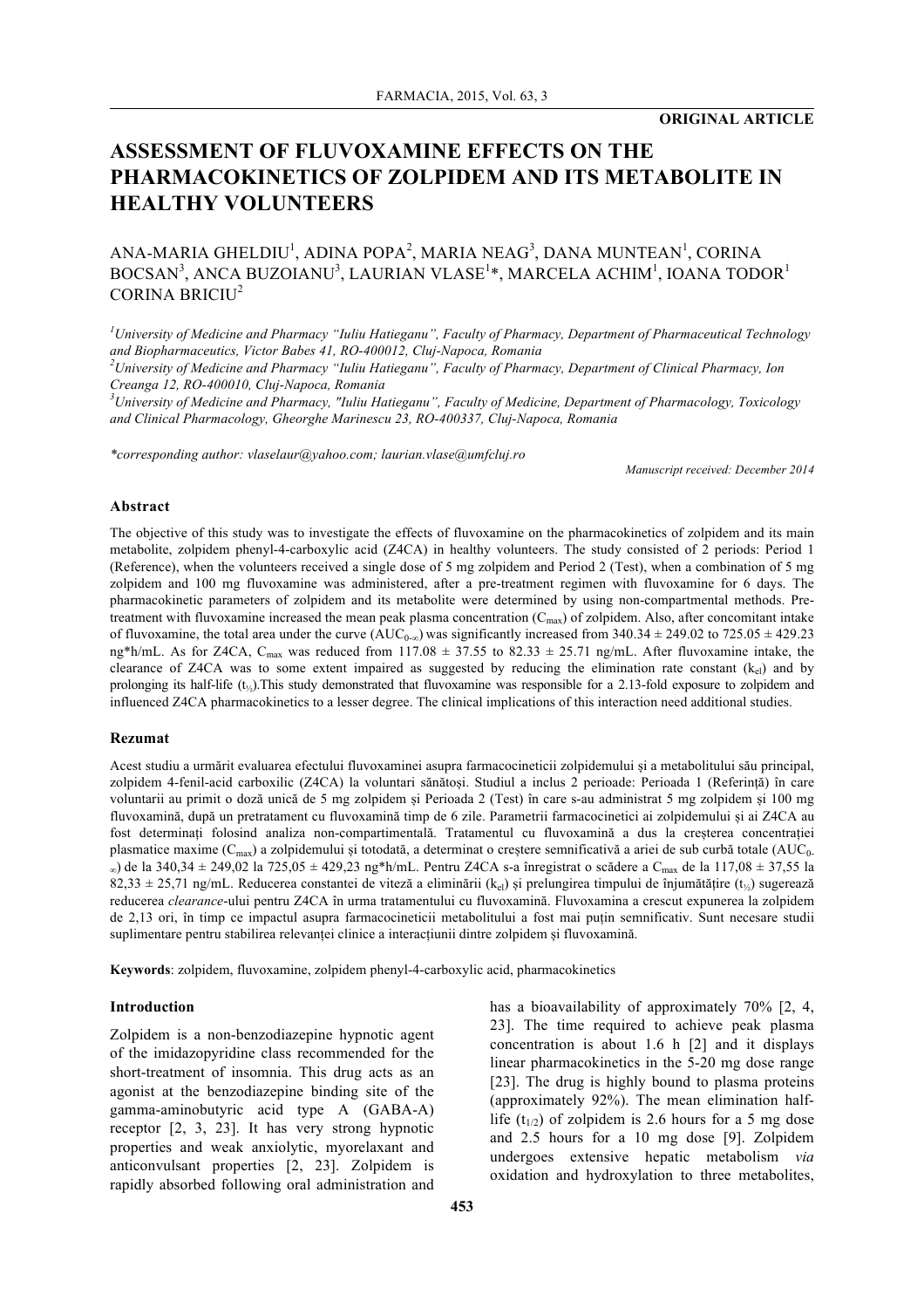principally by CYP3A4 and to a lesser extent by other isoenzymes [3, 4, 23]. *In vitro* studies demonstrated that three isoenzymes are responsible for the majority of zolpidem clearance and the relative contribution of each one is as follows: CYP3A (61%), CYP2C9 (22%) and CYP1A2 (14%) [6, 25]. Its major metabolites are zolpidem 6-carboxylic acid and zolpidem phenyl-4 carboxylic acid (Z4CA) [12, 20]. More precisely, the 4-carboxy-derivative is the predominant one and its fraction represents 72–86% of the administrated dose [12]. None of the metabolites of zolpidem appear to have any pharmacological activity [2, 6]. Fluvoxamine is a potent and selective inhibitor of serotonin reuptake (SSRI) [5, 8, 17] indicated in Europe for the treatment of major depressive episodes and obsessive-compulsive disorder [1], meanwhile in USA and Japan, it was also approved for the treatment of social anxiety disorders [1, 14]. It is almost completely absorbed (more than 90%) after oral administration Fluvoxamine undergoes a high first-pass metabolism and its bioavailability is approximately 50% [1, 5, 8]. The mean plasma half-life is about 13-15 h after a single dose and 17-22 h after repeated dosing [1]. Steady-state concentrations are achieved within approximately 10 days after the initiation of therapy. Fluvoxamine is characterized by nonlinear pharmacokinetics, with higher doses resulting in disproportionately higher concentrations [1, 5]. It is mainly metabolized in the liver by CYP450 isoenzymes (CYP1A2, CYP2D6) through demethylation and deamination [14, 17]. 11 metabolites have been identified for fluvoxamine and all are inactive [5, 8, 17]. Fluvoxamine is a potent inhibitor of CYP1A2 and CYP2C19 and a moderate inhibitor of CYP2C9 and CYP3A4 [15, 21]. In a small proportion, it also has an effect upon CYP2D6 activity [21]. As a consequence of its effect on the enzymatic activity of several CYP isoenzymes, fluvoxamine can be responsible for numerous pharmacokinetic interactions when combined with drugs that are substrates of the same isoenzymes [8], including zolpidem.

Although the existence of a pharmacokinetic interaction between zolpidem and fluvoxamine was already revealed in a previous research [24], the objective of this study was to confirm and support previous findings and to further investigate the impact of fluvoxamine on the pharmacokinetic parameters of Z4CA, a major metabolite of zolpidem, whose determination is of primary importance for toxicological investigations.

# **Materials and Methods**

# *Subjects*

The study was conducted according to the principles of Declaration of Helsinki (1964) and its

amendments (Tokyo 1975, Venice 1983, Hong Kong 1989) and Good Clinical Practice (GCP) rules. The clinical protocol was reviewed and approved by the Ethics Committee of the University of Medicine and Pharmacy "Iuliu Hatieganu", Cluj-Napoca, Romania. All volunteers gave their written informed consent prior to study inclusion.

Twenty healthy, non-smoking volunteers were enrolled in the study. The health condition of each volunteer was determined based on medical history, a physical examination, a haematological test and electrocardiogram. They had no history of alcohol or drug abuse and did not take any regular medication. *Study design*

The study was designed as an open-label, singlecentre, non-randomized study that consisted of 2 periods: Period 1 (Reference), when volunteers received a single oral dose of 5 mg zolpidem and Period 2 (Test), when each volunteer received a combination of 5 mg zolpidem and 100 mg fluvoxamine. Between the two periods, the subjects were treated for 3 days with a daily dose of 50 mg fluvoxamine and for another 3 days with a single daily dose of 100 mg fluvoxamine in order to obtain steady-state at the end of this period, while representing doses typical of clinical practice. The consecutive doses of fluvoxamine were administered at the clinical site, under medical supervision.

The volunteers were confined in the study centre following an overnight fast of at least 12 hours. No consumption of alcohol or any beverages or foods containing methylxanthines (coffee, tea, cola etc.) was permitted from 48 hours prior to the first drug administration and until the collection of last blood sample of the respective study period. No fluid was allowed one hour prior to study drug administration. Following drug administration with at least 150 mL tap water, the volunteers were allowed to drink water starting two hours after dosing. During each in-house day, volunteers were provided with standardized meals (breakfast, lunch and dinner) scheduled at the same time in each period of the study, respectively after the 3-h, 6-h and 10-h post dose blood samples had been collected.

All medications were given in the morning, in fasted state. The pharmaceutical products used were Stilnox® (10 mg film-coated tablets, Sanofi-Aventis - Romania) and Fevarin® (50 and 100 mg film-coated tablets, Abbott Healthcare Products B.V - The Netherlands).

# *Analysis of plasma samples*

Venous blood (5 mL) was drawn into heparinized tubes before dosing and at the following times: 0.5, 1, 1.5, 2, 2.5, 3, 4, 6, 8, 10, 12, 24, 36 and 48 hours after drug administration. The separated plasma was stored frozen (-20°C) until analysis. Zolpidem and Z4CA plasma concentrations were determined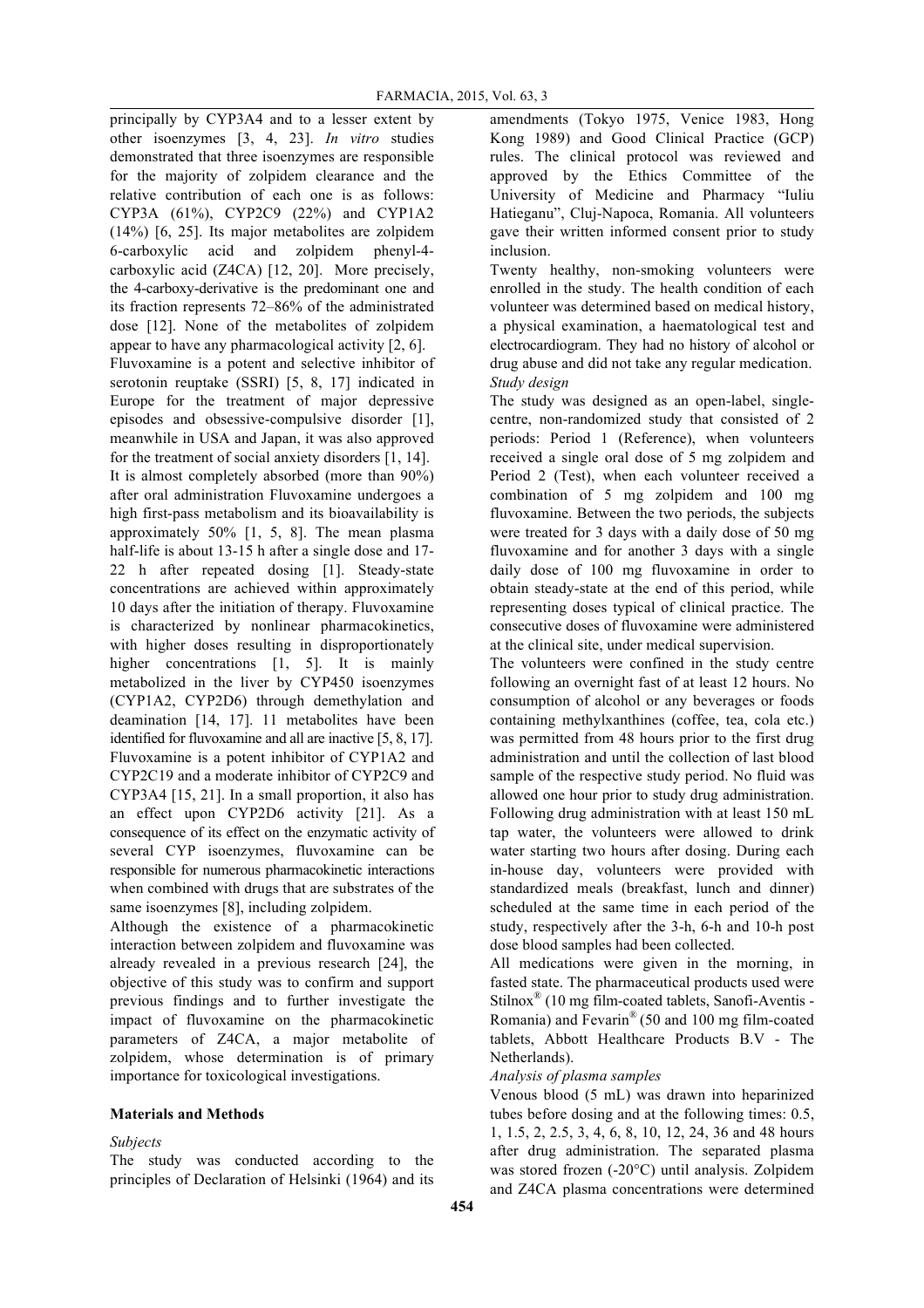using a validated high-throughput liquid chromatography-mass spectrometry method. The HPLC system was an Agilent 1100 series (binary pump, autosampler, thermostat) (Agilent Technologies, USA) and was coupled with a Brucker Ion Trap SL (Brucker Daltonic s GmbH, Germany). A Zorbax SB-C18 chromatographic column (100 mm x 3.0 mm i.d., 3.5 µm) (Agilent Technologies) was used. The mobile phase was a mixture of 2 mM ammonium formate solution and acetonitrile, elution in gradient: 11 % acetonitrile at start, 41% at 2 minutes. The flow rate was 1 mL/min and the thermostat temperature was set at 48°C. The mass spectrometry detection was in multiple reactions monitoring mode, positive ions, using an electrospray ionization source. The ion transitions monitored for zolpidem were m/z (235.5; 263.2) from 308 and for its metabolite m/z (265.1; 266.1; 293.1) from 338, respectively. The calibration curves for both zolpidem and its metabolite were linear between 2-400 ng/mL.

#### *Pharmacokinetic analysis*

The pharmacokinetic parameters of zolpidem and its metabolite (Z4CA) were analysed by using standard non-compartmental methods. The maximum plasma concentration  $(C_{\text{max}}, \text{ng/mL})$  and the time to reach the peak plasma concentration  $(t<sub>max</sub>, h)$  were observed directly from the plasma concentration-time profile of each participant. The area under the concentration-time curve from time 0 to time of last quantifiable concentration  $(AUC_{0-t})$ was obtained using the linear trapezoidal method.  $AUC_{0-\infty}$  from time 0 to infinity was calculated by addition of  $C_t$  k<sub>el</sub> to AUC<sub>0-t</sub> where  $C_t$  is the last quantifiable drug concentration and  $k<sub>el</sub>$  is the elimination rate constant. The elimination rate constant  $k_{el}$  was estimated by the least-square regression of plasma concentration-time data points lying in the terminal region by using semilogarithmic dependence that corresponds to firstorder kinetics. The half-life  $(t_{\frac{1}{2}})$  was calculated as 0.693/kel. Pharmacokinetic analyses were carried out using Phoenix WinNonlin 6.1 (Pharsight, SUA) software. *Statistical analysis*

Analysis of variance (ANOVA) was used to compare the calculated pharmacokinetic parameters of zolpidem and its metabolite for the two periods, using general linear model procedures, in which sources of variation were the subject and the period. A bioequivalence analysis was performed in order to identify possibly clinically significant differences in pharmacokinetic parameters. For estimation of bioequivalence, Schuirmann's two one-sided t test was conducted for  $C_{\text{max}}$ ,  $AUC_{0-t}$  and  $AUC_{0-\infty}$  (log transformed) with a 90% confidence interval (CI) [16]. The bioequivalence between zolpidem administered alone or in combination with fluvoxamine, as well as for Z4CA, was concluded if the 90% confidence

intervals for pharmacokinetic parameters were within the range  $0.8$ -1.25. For  $t_{\text{max}}$ , the bioequivalence range was expressed as untransformed data, and significance was tested using the nonparametric Friedman test.

Statistical analysis was performed using Phoenix WinNonlin 6.1 (Pharsight, SUA) software. Statistical significance was defined as  $p < 0.05$ . *Safety Evaluation*

Safety evaluation was conducted throughout the study and included any change in the patient's condition throughout the study. The intensity of daytime sleepiness was evaluated using an empirical scale, respectively 1 (mild), 2 (moderate) and 3 (severe).

### **Results and Discussion**

#### *Demographics*

Twenty healthy non-smoking caucasian volunteers were enrolled for the study (12 males and 8 females). The mean age of the subjects was  $25.05 \pm$ 4.01 years old,  $68.77 \pm 12.58$  their weight and 1.73  $\pm$  0.08 their height (mean  $\pm$  SD). All the subjects completed the study and were included in the pharmacokinetic analysis.

*Pharmacokinetic analysis*

The mean plasma concentration-time profiles for zolpidem and its metabolite following administration of zolpidem alone or in combination with fluvoxamine are shown in Figure 1 (zolpidem) and Figure 2 (Z4CA), respectively.

Co-administration of zolpidem and fluvoxamine, after pre-treatment with fluvoxamine for 6 days produced a marked increase in zolpidem mean plasma concentrations and in the same time, a decrease in Z4CA mean plasma concentrations. The elevated concentration of zolpidem was particularly noticeable in the initial 2 hours after zolpidem and fluvoxamine intake.

The mean pharmacokinetic parameters of zolpidem, when administered alone or in combination with fluvoxamine, as well as the statistical test results, are presented in Table I (zolpidem).

The combination with fluvoxamine increased the mean  $C_{\text{max}}$  of zolpidem by 27%, from 65.48 to 83.19 ng/mL, the mean  $AUC_{0-t}$  by 115 %, from 327.06 to 702.29 ng\*h/mL and the mean  $AUC_{0-\infty}$  by 113%, from 340.34 to 725.05 ng\*h/mL. Fluvoxamine significantly increased  $t_{\text{max}}$  from 1.28 h to 1.90 h and extended the  $t_{\frac{1}{2}}$  of zolpidem by 75%, from 3.55 h to 6.20 h. The statistical analysis concluded that fluvoxamine had a significant influence upon zolpidem pharmacokinetics. These results are consistent with previous findings which demonstrated that concomitant intake of fluvoxamine increased exposure to zolpidem by 150% and that fluvoxamine influences zolpidem metabolism in both pre-systemic and systemic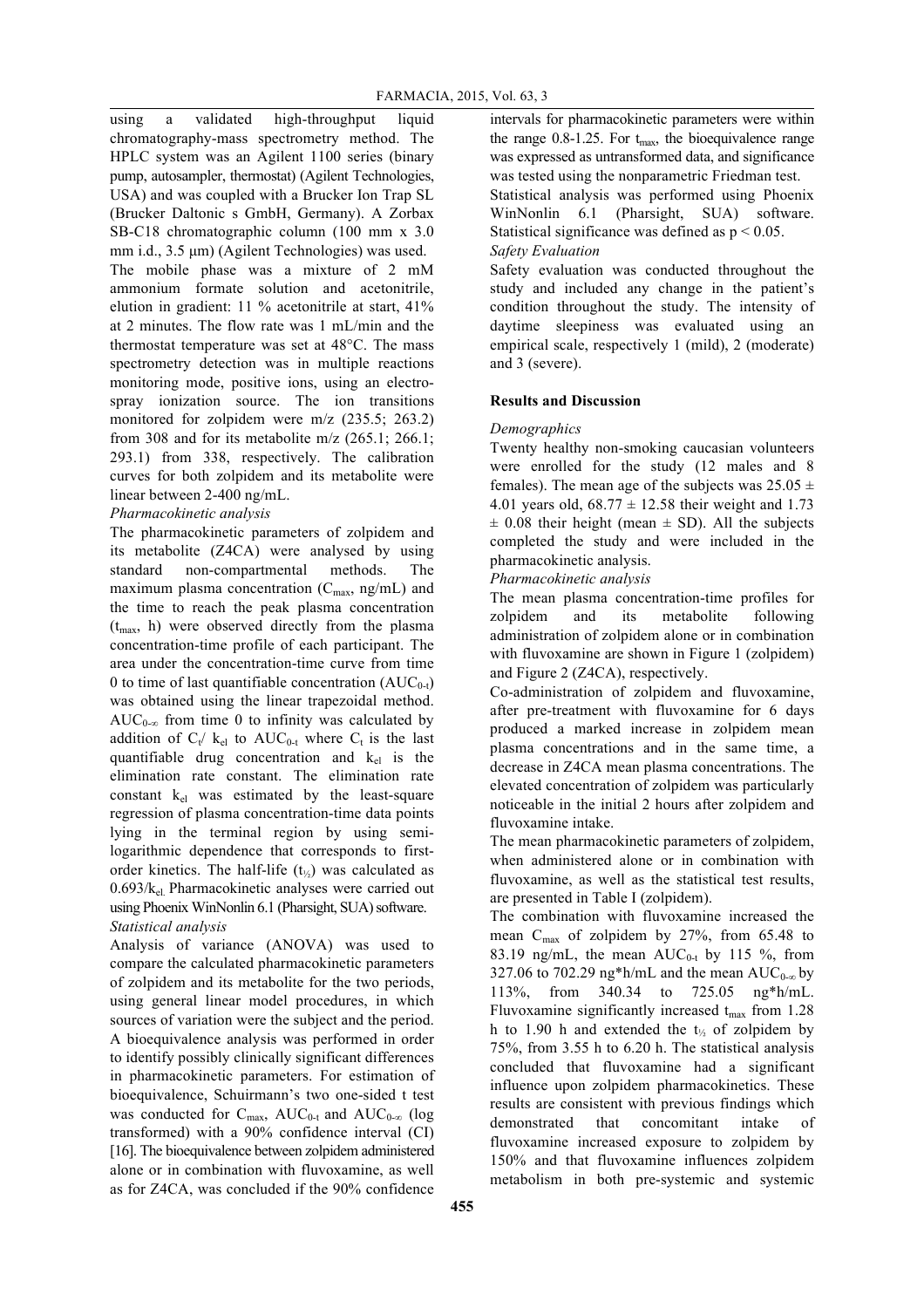manner [24]. More specifically, in the present study the co-administered zolpidem exhibited a significantly higher  $C_{\text{max}}$ ,  $AUC_{0-t}$  and  $AUC_{0-\infty}$ indicating a pre-systemic metabolic drug-drug interaction, meanwhile the increase in the half-life of zolpidem as well as its decrease in clearance, as a result of impaired hepatic drug metabolism, suggested an effect of systemic drug-drug interaction.



**Figure 1.**

 $Mean \pm SD$  plasma concentration - time curves of zolpidem (5 mg, p.o.) administered alone (dotted line) or in combination(continuous line) with fluvoxamine (100 mg, p.o.) after pre-treatment with fluvoxamine for 6 days (50 mg/day for 3 days and 100 mg/day for 3 days),  $n = 20$ . inset: semi-

logarithmic presentation.



Mean  $\pm$  SD plasma concentration–time curves of zolpidem phenyl-4-carboxilic acid (Z4CA, zolpidem main metabolite) corresponding to zolpidem (5 mg, p.o.) administered alone (dotted line) or in combination (continuous line) with fluvoxamine (100 mg, p.o.), after pre-treatment with fluvoxamine for 6 days (50 mg/day for 3 days and 100 mg/day for 3 days),  $n = 20$ . inset: semilogarithmic presentation.

The increase of zolpidem  $t_{\text{max}}$  when administered with fluvoxamine is a consequence of the decrease of its kel, as

 $t_{max}$ =1/(k<sub>a</sub>-k<sub>el</sub>)\*Ln(k<sub>a</sub>/k<sub>el</sub>).

**Table I**

Pharmacokinetic (PK) parameters of zolpidem in 20 healthy volunteers after a single oral dose of 5 mg zolpidem, before and after treatment with fluvoxamine and the results of statistical test used for comparison

| PK parameter (mean $\pm SD$ )                                      | Zolpidem            | Zolpidem + fluvoxamine | $p^*$ value, ANOVA |
|--------------------------------------------------------------------|---------------------|------------------------|--------------------|
| $C_{\text{max}}$ (ng/mL)                                           | $65.48 \pm 28.49$   | $83.19 \pm 32.72$      | 0.00055, S         |
| $t_{max}(h)$                                                       | $1.28 \pm 0.9$      | $1.90 \pm 0.93$        | 0.01805.S          |
| $AUC_{0-t}$ (ng*h/mL)                                              | $327.06 \pm 241.11$ | $702.29 \pm 422.75$    | $0.00000$ , S      |
| $AUC_{0-\infty}$ (ng*h/mL)                                         | $340.34 \pm 249.02$ | $725.05 \pm 429.23$    | $0.00000$ , S      |
| $k_{el}(1/h)$                                                      | $0.27 \pm 0.19$     | $0.15 \pm 0.10$        | $0.00016$ .S       |
| $t_{\frac{1}{2}}(h)$                                               | $3.55 \pm 1.94$     | $6.20 \pm 2.53$        | $0.00016$ .S       |
| $11 \quad 11 \quad 10 \quad 10$ $1 \quad 2005 \quad 110 \quad 101$ |                     |                        |                    |

Statistically significant (S) when *p* < 0.05; NS – non-significant

Fluvoxamine is known to inhibit several cytochrome P450 isoenzymes, like CYP1A2, CYP2C19, CYP3A4, CYP2C9 and CYP2D6 [21]. Also, zolpidem is metabolised by CYP3A4  $(-61\%)$ , CYP2C9 (~22%), CYP1A2 (~14%) and CYP2D6 (~3%) [25]. Until now, fluvoxamine demonstrated the greatest impact upon zolpidem pharmacokinetics according to the present study and previous researches [24]. Co-administration of zolpidem and this antidepressant was associated with a 2.55-fold increase in zolpidem  $AUC_{0,\infty}$  in the first study [24]. while in the present study fluvoxamine cotreatment resulted in 2.13-fold increased exposure to zolpidem. These results can be explained by the capability of fluvoxamine to strongly inhibit CYP1A2 and moderately inhibit CYP3A and CYP2C9, three isoenzymes majorly involved in

zolpidem metabolism [6]. Strong and relatively selective CYP3A inhibitors, like ketoconazole, itraconazole and ritonavir were responsible for only a small increase in the AUC ratio (1.67-, 1-32- and 1.28-fold) of zolpidem [6, 7]. The explanation for this result resides in the fact that the metabolic clearance of zolpidem is not solely CYP3Adependent. Other drugs, such as triazolam and midazolam were associated with greater AUC ratios when associated with the same CYP3A inhibitors because their clearance is completely dependent on CYP3A [6].

A summary of the pharmacokinetic parameters of zolpidem main metabolite, Z4CA, before and after pre-treatment with fluvoxamine, is illustrated in Table II.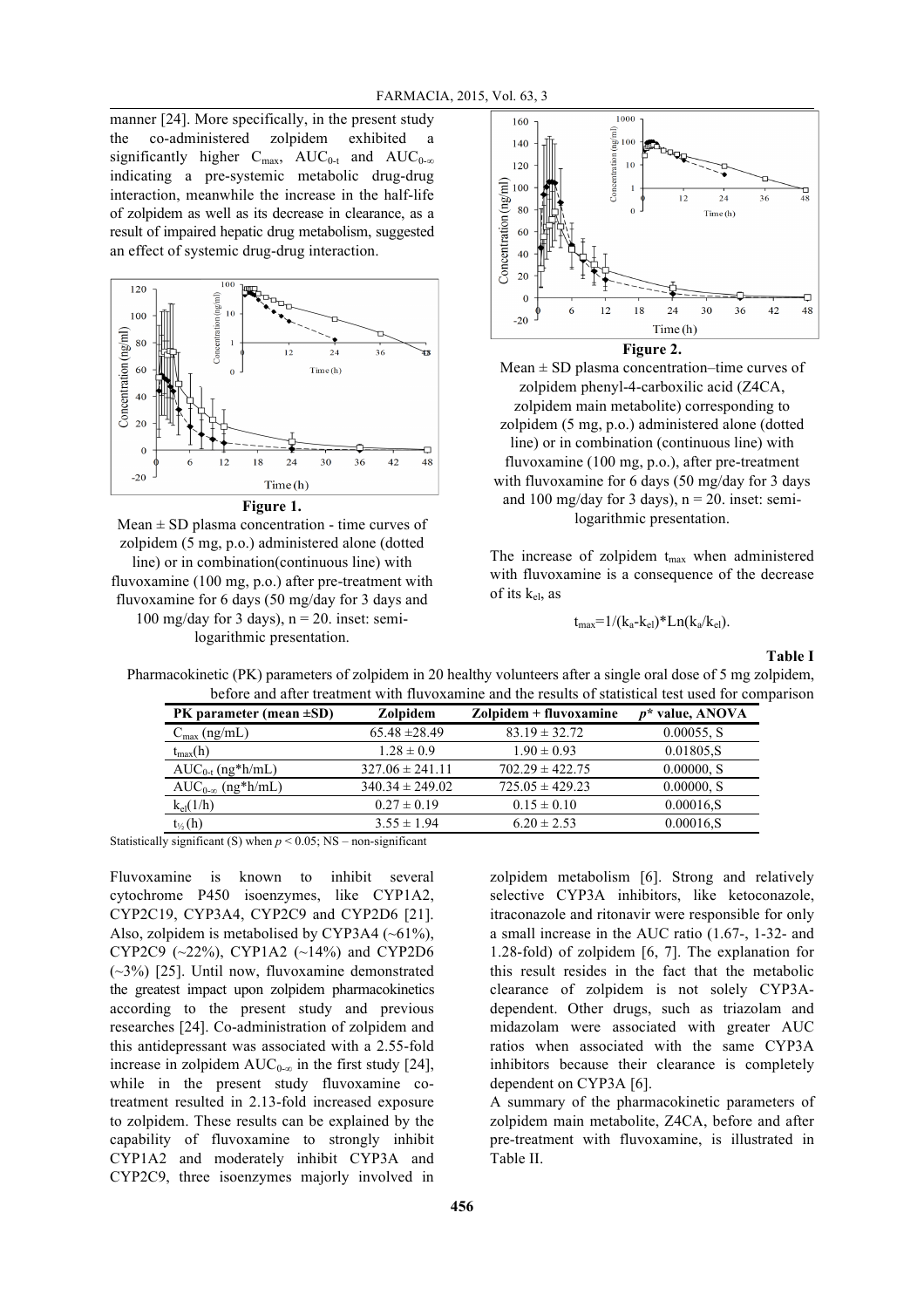Pharmacokinetic (PK) parameters of zolpidem phenyl-4-carboxilic acid (Z4CA, zolpidem main metabolite) in 20

#### **Table II**

| PK parameter (mean $\pm SD$ ) | Z4CA               | $Z4CA + fluxoxamine$ | $p^*$ value, ANOVA |
|-------------------------------|--------------------|----------------------|--------------------|
| $C_{\text{max}}$ (ng/mL)      | $117.08 \pm 37.55$ | $82.33 \pm 25.71$    | 0.00060, S         |
| $t_{max}(h)$                  | $2.23 \pm 0.88$    | $3.05 \pm 1.09$      | $0.03054$ , S      |
| $AUC_{0-t}$ (ng*h/mL)         | $803.5 \pm 283.52$ | $829.40 \pm 305.38$  | 0.71390, NS        |
| $AUC_{0-\infty}$ (ng*h/mL)    | 827.19±287.45      | $872.38 \pm 304.10$  | $0.44063$ , NS     |
| $k_{el}(L/h)$                 | $0.18 \pm 0.13$    | $0.12 \pm 0.09$      | 0.00059, S         |
| $t_{\frac{1}{2}}(h)$          | $4.90 \pm 2.13$    | $7.41 \pm 2.83$      | 0.00059, S         |

Statistically significant (S) when  $p \le 0.05$ ; NS – non-significant

In comparison to the previous research, the present study also analysed the effect of the pharmacokinetic interaction upon zolpidem major metabolite (Z4CA), which can bring a deeper approach on the mechanism and magnitude of the interaction. The design of the trial was similar for both studies, as far as the dosing regimen of zolpidem is concerned. For the present study, between the two periods, the subjects were treated for 3 days with a single daily dose of 50 mg fluvoxamine and for the next 3 days with a single daily dose of 100 mg fluvoxamine whereas in the former study the subjects were treated for 6 consecutive days with a single daily dose of 100 mg fluvoxamine. The pharmacokinetic parameters varied in a similar manner for both studies, but a slight difference between the values was observed (they were higher for the present study by almost 10-15%). The overall magnitude of the interaction was also similar, an increase by approximately 150% of zolpidem's concentration being observed. As a consequence of fluvoxamine and zolpidem metabolic interaction, Cmax of Z4CA exhibited a decrease by 30%, from 117.08 to 82.33 ng/mL. As for the other pharmacokinetic parameters, the elimination of Z4CA was significantly reduced as  $k_{el}$  decreased by 33%, from 0.18 to 0.12 L/h and  $t_{1/2}$ of the elimination process increased by 52%, from 4.90 to 7.41 h, thus suggesting that zolpidem metabolite is, to some extent, metabolized *via* the same metabolic pathway as the parent drug.  $AUC_{0-t}$ and  $AUC_{0-\infty}$  of Z4CA did not present a statistically significant increase after co-administration of zolpidem and fluvoxamine. Hence, the systemic exposure to Z4CA was not majorly modified after co-administration with fluvoxamine. Considering that Z4CA is devoid of any degree of pharmacodynamic activity [2, 6], even a marked effect of fluvoxamine upon Z4CA pharmacokinetic parameters would not be associated with any alteration regarding the pharmacological effect of zolpidem. Nonetheless, the analysis of Z4CA pharmacokinetic parameters following administration of fluvoxamine furthermore supports the notion of a systemic drug-drug interaction between zolpidem

Z4CA, the main metabolite of zolpidem is pharmacologically inactive [2, 6], several studies concentrated in proposing new methods of detection considering its utility in clinical and forensic settings [12, 13, 18]. Zolpidem has been implicated in drug-facilitated sexual assault (DFSA) and driving under the influence of drugs (DUID) cases and zolpidem metabolite can provide evidence for zolpidem intake. In a study that investigated the applicability of using zolpidem metabolite in determining zolpidem compliance in chronic pain patients demonstrated that metabolite testing identified 99 % of zolpidem use [19]. Hence, there are several studies that propose different rapid and accurate methods for the simultaneous determination of zolpidem and its major metabolites in human blood or urine, emphasizing that metabolite analysis is a solution to prolonging the window of detection for zolpidem [20, 22]. The increased incidence of polypharmacy and the fact that zolpidem metabolite analysis can be useful in toxicological determinations underlines the importance of the present study whose objective is to investigate fluvoxamine influence not only upon zolpidem pharmacokinetics, but also upon its main metabolite (Z4CA) pharmacokinetic parameters. There was no bioequivalence between zolpidem alone and in combination with fluvoxamine, as evidenced by the fact that the 90% CI for Cmax, AUC<sub>0-t</sub> and AUC<sub>0-∞</sub> did not fall in the 0.8-1.25 range (Table III). As for Z4CA, although  $C_{\text{max}}$  and  $t_{\text{max}}$  did not pass the bioequivalence test, this has no clinical relevance since the metabolite is not active. Because the present study clearly demonstrated that fluvoxamine significantly altered zolpidem pharmacokinetics, co-administration of these drugs might lead to zolpidem-related adverse effects. The most common side effects reported for zolpidem in post-marketing studies include drowsiness, dizziness, headache and/or gastrointestinal symptoms (nausea, vomiting) [9, 23]. Zolpidem has also been associated with the development of adverse psychiatric reactions like vivid nightmares, visual and auditory hallucinations, confusion, sensory

and this antidepressant. Additionally, although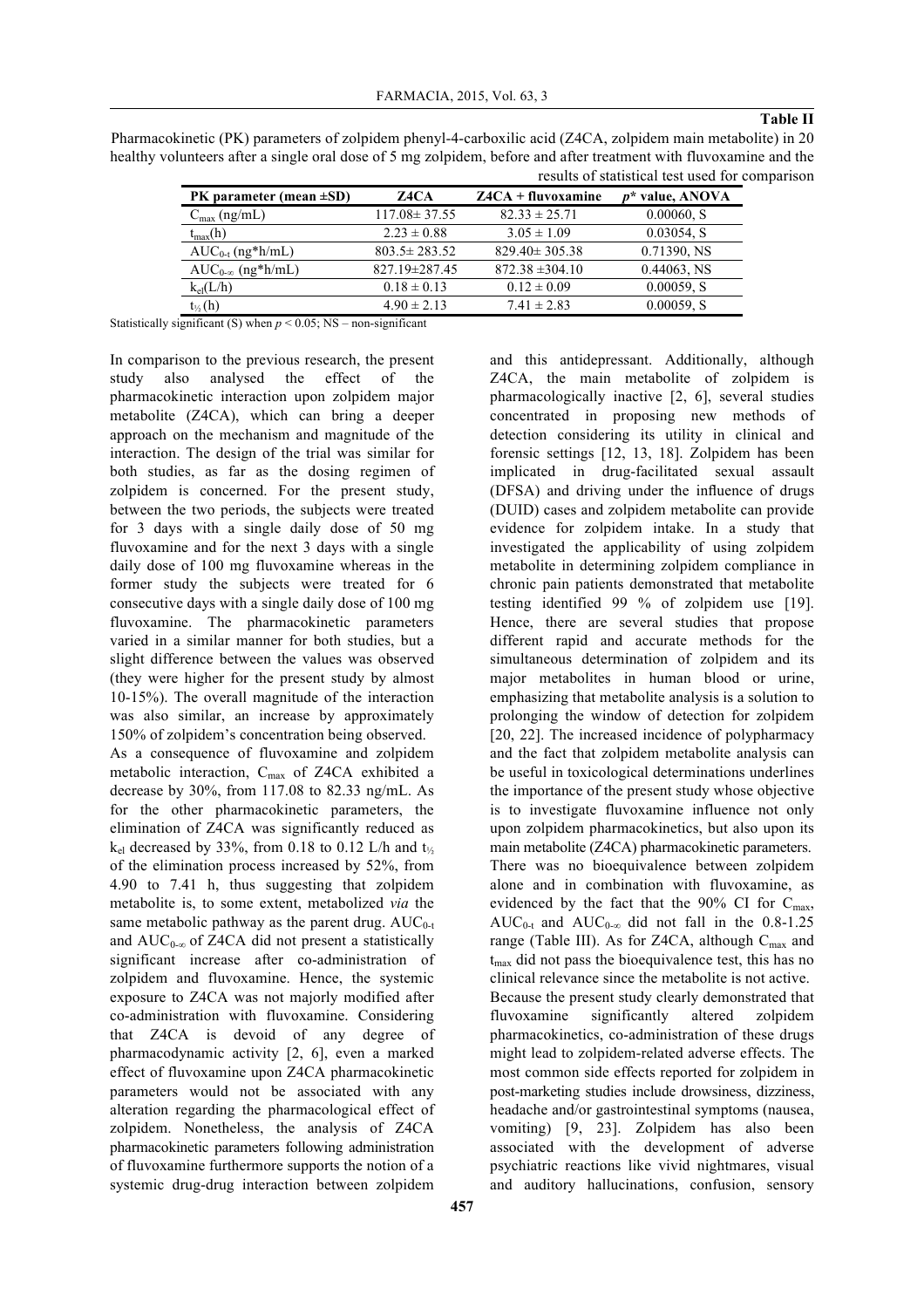distortion, delirium, amnesia, visual perception distortion, compulsive behaviour, nocturnal eating and sleepwalking. There are various cases of adverse reactions, particularly hallucinations, reported after concurrent use of zolpidem and SSRIs. Furthermore, a case of visual hallucinations and amnesia reported in the literature was attributed to a possible zolpidem-fluvoxamine interaction. Also, a 15-year-old high school girl experienced an episode of sleepwalking after co-administration of the two drugs [11]. The pharmacists also have an important role in monitoring the safety of medications [10]. In our country, the reporting of adverse drug reactions (ADRs) to the National Authority needs improvement [10], but it would be helpful in identifying different cases of ADRs, potentially even after zolpidem and fluvoxamine co-administration. Although fluvoxamine seems to be a mild inhibitor of efflux transporter systems [26], zolpidem is very unlikely to cause clinical drug interactions attributable to impairment of CYP activity or P-gp mediated transport [27]. For this reason we did not considerate necessary to suggest a second mechanism that could explain this interaction apart from CYP inhibition induced by fluvoxamine.

#### **Table III**

| $\mathfrak c$ acid ( $\mathcal L$ 4 $\mathfrak c$ A, zoipidem main metabolite), after co-administration of zoipidem |                     |               |                   |  |
|---------------------------------------------------------------------------------------------------------------------|---------------------|---------------|-------------------|--|
| <b>Parent drug/Metabolite</b>                                                                                       | <b>PK</b> parameter | 90 % CI       | Bioeg. conclusion |  |
|                                                                                                                     | $C_{\text{max}}$    | 1.17-1.47     | Bio-ineg          |  |
| zolpidem                                                                                                            | $AUC_{0-t}$         | 1.90-2.67     | Bio-ineg          |  |
|                                                                                                                     | $AUC_{0-\infty}$    | 1.89-2.64     | Bio-ineg          |  |
|                                                                                                                     | $t_{\text{max}}$    | Friedman      | Bio-ineg          |  |
|                                                                                                                     | $C_{\text{max}}$    | $0.60 - 0.81$ | Bio-ineg          |  |
| Z4CA                                                                                                                | $AUC_{0-t}$         | $0.90 - 1.16$ | Bio-eq            |  |
|                                                                                                                     | $AUC_{0-\infty}$    | $0.93 - 1.18$ | Bio-eq            |  |
|                                                                                                                     | $\rm t_{max}$       | Friedman      | Bio-ineg          |  |

Bioequivalence (bioeq) evaluation of pharmacokinetic (PK) parameters of zolpidem and zolpidem phenyl-4 carboxilic acid (Z4CA, zolpidem main metabolite), after co-administration of zolpidem and fluvoxamine

90% CI – 90% confidence intervals; Bioequivalent (Bio-eq) if 90% CI: 0.8–1.25.

One possible limitation of the study was its nonrandomized character, leading to a probable period effect. However, this effect was minimized by carefully controlling the most important parameter influencing it, the food intake (both qualitative, quantitative and the delivery time reported to drug administration). *Safety Evaluation* 

All enrolled subjects completed the study. During this clinical trial, the volunteers accused moderate dizziness and daily sleepy mood and experienced some difficulties in focusing on certain activities and discussing with the researchers and medical staff involved in the study. Seven zolpidem-treated subjects experienced mild sleepiness (3 females, 4 males), 8 subjects reported moderate intensity (3 females, 5 males) and 1 experienced severe intensity (1 female), while after association of zolpidem and fluvoxamine, a number of 4 subjects described a severe sleepiness (3 males, 1 female), 9 subjects perceived the intensity of the effect as moderate (6 males, 3 females) and 3 experienced mild intensity (1 male, 2 females). More importantly, the analysis revealed that 8 subjects (2 females - 25% of all female volunteers and 6 males - 50% of all male volunteers) experienced an increase intensity of the potential adverse effect after fluvoxamine and zolpidem concomitant intake, as follows: no effect to severe (1 male), no effect to moderate (1 male), mild to moderate (2 males, 2 females) and moderate to severe (2 males).

Therefore, this assessment did not confirm that female gender is more prone to develop adverse

events after zolpidem intake, as mentioned in the scientific literature [6], but we emphasize that a more complex analysis is required in order to correlate the pharmacokinetic results and the incidence and intensity of zolpidem adverse effects, before and after fluvoxamine administration.

#### **Conclusions**

Co-administration of zolpidem and fluvoxamine resulted in a 2.13-fold increased exposure to zolpidem. The present study may have implications for clinical therapeutics. Further investigations are required to assess the clinical consequences of a long-term therapy with zolpidem and fluvoxamine, but until then, caution is recommended when zolpidem is co-administered with fluvoxamine.

Zolpidem metabolite (Z4CA) pharmacokinetics was also modified, but to a lesser extent than that of the parent compound. Nonetheless, the results of the present study could provide helpful information for toxicological and forensic investigations.

#### **Acknowledgements**

PhD student Gheldiu A.M. acknowledges financial support from a POSDRU grant, no. 159/1.5/S/136893 grant with title: "Inter-university strategic partnership in order to improve the quality of medical research in by granting doctoral and postdoctoral scholarships - DocMed.Net 2.0". All authors are full-time employees